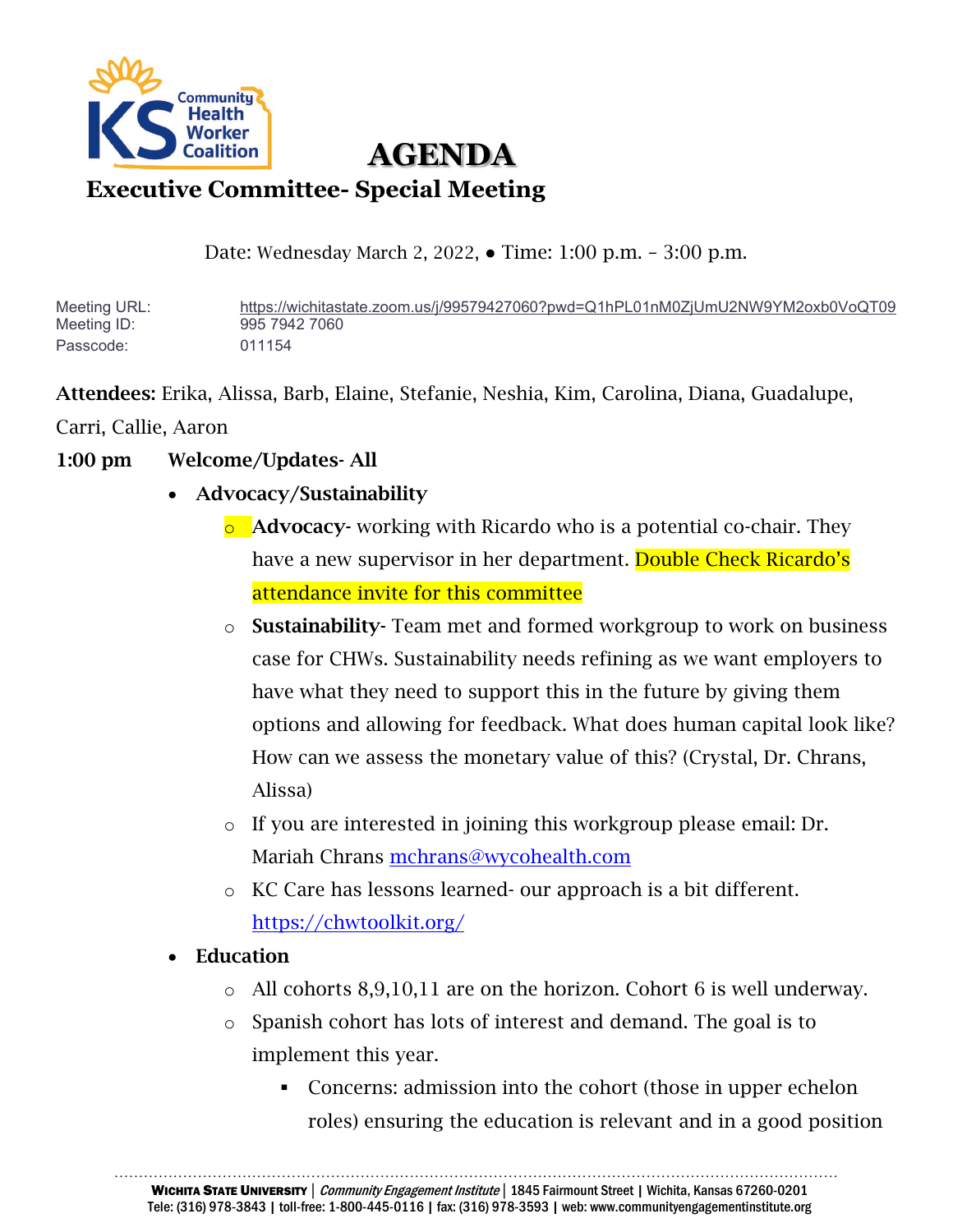to have all students participate and gain a valuable experience. Add to Education Committee agenda? (Barb)--- Currently we have dietician, paramedic, etc as students

- Think about Train-the-Trainer, those in rural areas with unique value adds such as bilingual advantages aside from Spanish.
- Let's plan going forward in how we evaluate the tracks for education considering the level of education experience potential CHW students have. Unsure what this looks like yet.
- Ask KState and WSU undergraduates consider this as a career path how can we think about this? Add to Ed AGENDA
- Note: education doesn't always prevent one from having/not having shared living experiences (cultural educational background) to help address SDOH issues.
- $March 15<sup>th</sup> agenda$

## • Symposium

- o Health Equity 360 is the official theme!
- o For speakers: ensure that they go in line with the objective of the Symposium and Coalition requirements.
- o Ex. If speakers indicate a desire to participate in the Symposium, the need to complete the RFP. This process alleviates and aligns any conflicts with the mission of the Symposium.
- Community of Practice
	- o Recording (in Spanish) from Spanish Radio session and their work. (Alma) Resources were shared for CHW
- Regional Representative Updates
	- o Northeast KS & Tribe- Olivia
		- January and February there were 93 vaccines given out at the Prairie Band Potawatomi Health Center by the KDHE COVID-19 mobile unit. It was also mentioned that the vaccines and testing have declined and will not continue at the health center.
		- Olivia is working with a team to support a tribal health fair on April 14, 2022 at the Prairie Band Casino and Resort. They are planning to have 20 min. presentations from organizations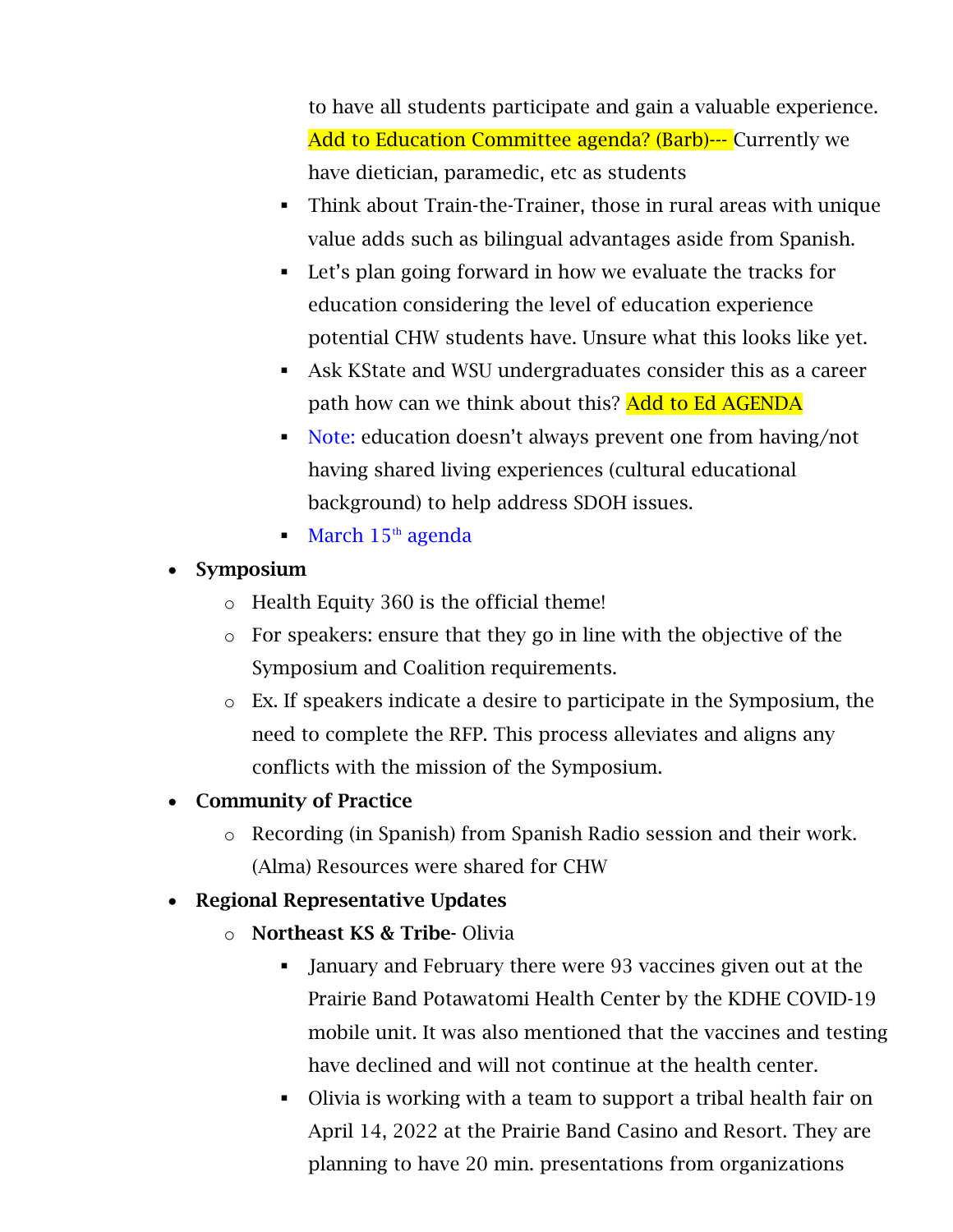throughout the day. Vendor space is limited., Please email Olivia Pewamo at [opewamo@spthb.org](mailto:opewamo@spthb.org) if anyone is interested in providing a short health presentation to tribal community members.

- o Southwest Kansas- Callie
	- COPE project expanding the CHW work in Western KS. There is a project in one of the large mobile home parks. Currently BP monitoring day. Inner community effort  $\odot$  Genesis Family Health has received funding to expound their CHW programs. Dodge, Grant & Seward Co.
	- Mental First Aid Training- Callie has contacts to get others trained.

#### • KDHE Updates

- o 2 Program Mgrs. starting in March.
- o 4 clinics contracted. With 4 more in the next month. Funded from CARES. COPE and KDHE team are the two strategists for this work. 20 counties. Health and community care focused. Finney, Wyandotte, Thomas, Crawford (now). Kearny, Sedgwick, Lyon, Atchison (future). Potentially Mitchell, Johnson, and Republic Co—work in progress.
- o Video that walks through clinic space and how this intertwines with community. Goal is completion for the Symposium
- o Working with Todd Moore for the Heartland HE Symposium in Sept. Scholarships are available (travel, lodging)

#### 1:30pm KCWHC Quarterly Meeting Agenda- Executive Team

- Moved to Tuesday April  $5<sup>th</sup> 1p-3p$ 
	- o Try to invite the Dr. Stanik, Secretary of State to speak on the great work happening in KS. Make it like a fireside chat- have someone meet with her or chat and do this virtually? Create some predetermined
		- What are your plans for developing policies or programs to address SDOH in KS? How do CHWs fit into those plans? what role do you see CHWs playing Medicaid in KS?
		- Certification (Coalition) have Ryan and Stefanie present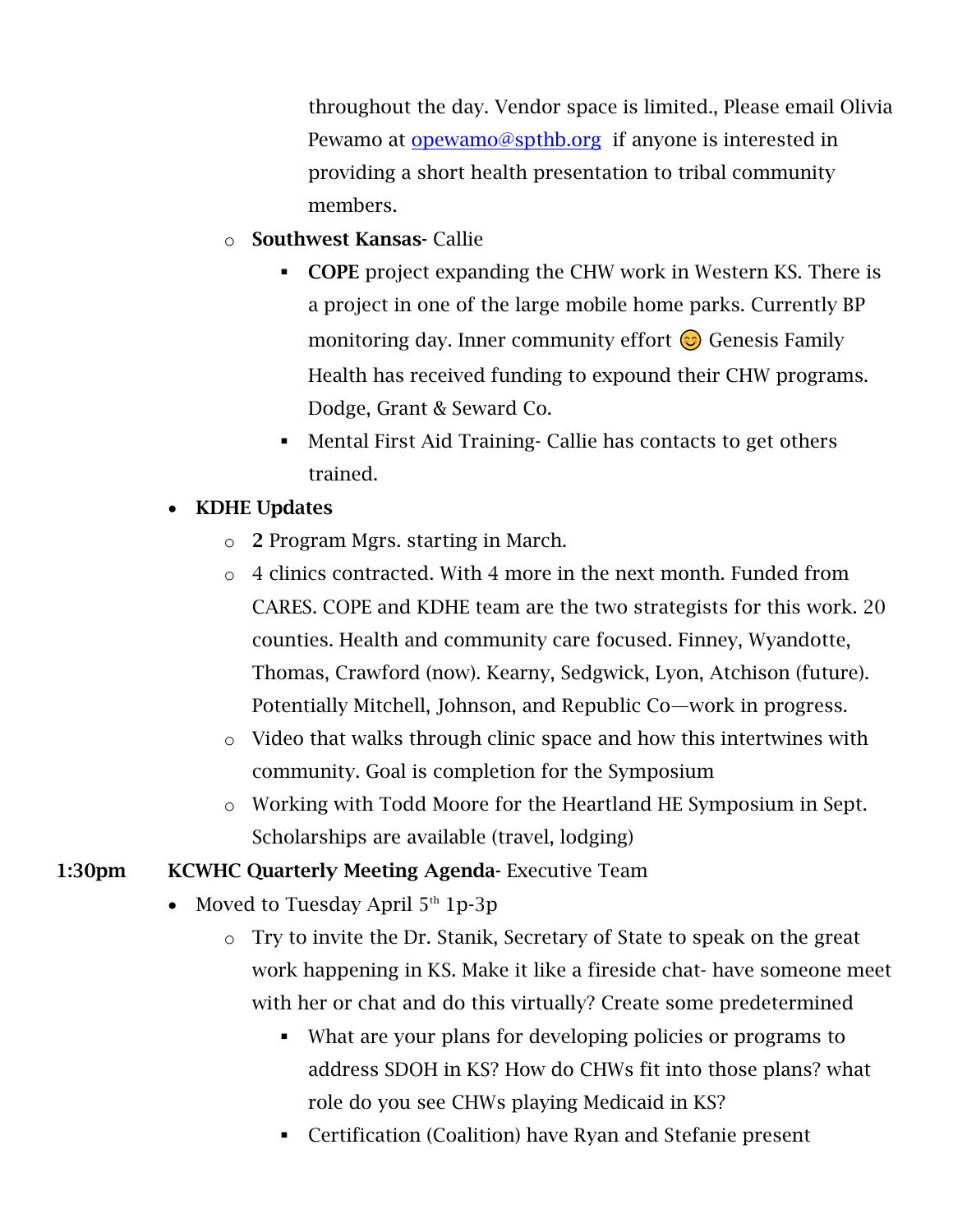- o Consider inviting her to the Symposium
- o Alissa has a detailed agenda draft created
- 1:45 pm Nonprofit Discussion- Carri M & Executive Team
	- Mission & Vision
	- Description of primary activities
	- Initial board of directors (need at least three)
	- Incorporator name and address (of a person either on their board or attorney who is designated to this role)

#### *Bylaws:*

Add to the mission:

- Certification
- Sustainability
- Resource Development
- Adding the parliamentary structure formality to the bylaws.
	- o Normally if a group uses Roberts Rules of Order, that is identified in the bylaws. A training needs to take place.
	- o You'll outline decision making in your bylaws that you adopt (your current bylaws probably have a lot of what you need, and you can just update)

Nonprofit would contract with KDHE, then Coalition would contract with WSU

- 1. WSU will start the forms
- 2. Name: Kansas Community Health Worker Coalition
- 3. Who are the board members-Elaine, Alma, all other Exec members—work with Elaine to ensure they all want to be on the board
- 4.

### 3:00 pm Meeting adjourned

#### Next Meetings

 $(1<sup>st</sup> Wednesday of each month - 1pm-3pm)$ 

Wednesday April 6<sup>th</sup> Wednesday May 4<sup>th</sup> Wednesday June 1<sup>st</sup> Wednesday July 6<sup>th</sup> Wednesday August 3rd

Wednesday September 7th Wednesday October 5<sup>th</sup> Wednesday November 2nd Wednesday December 7<sup>th</sup>